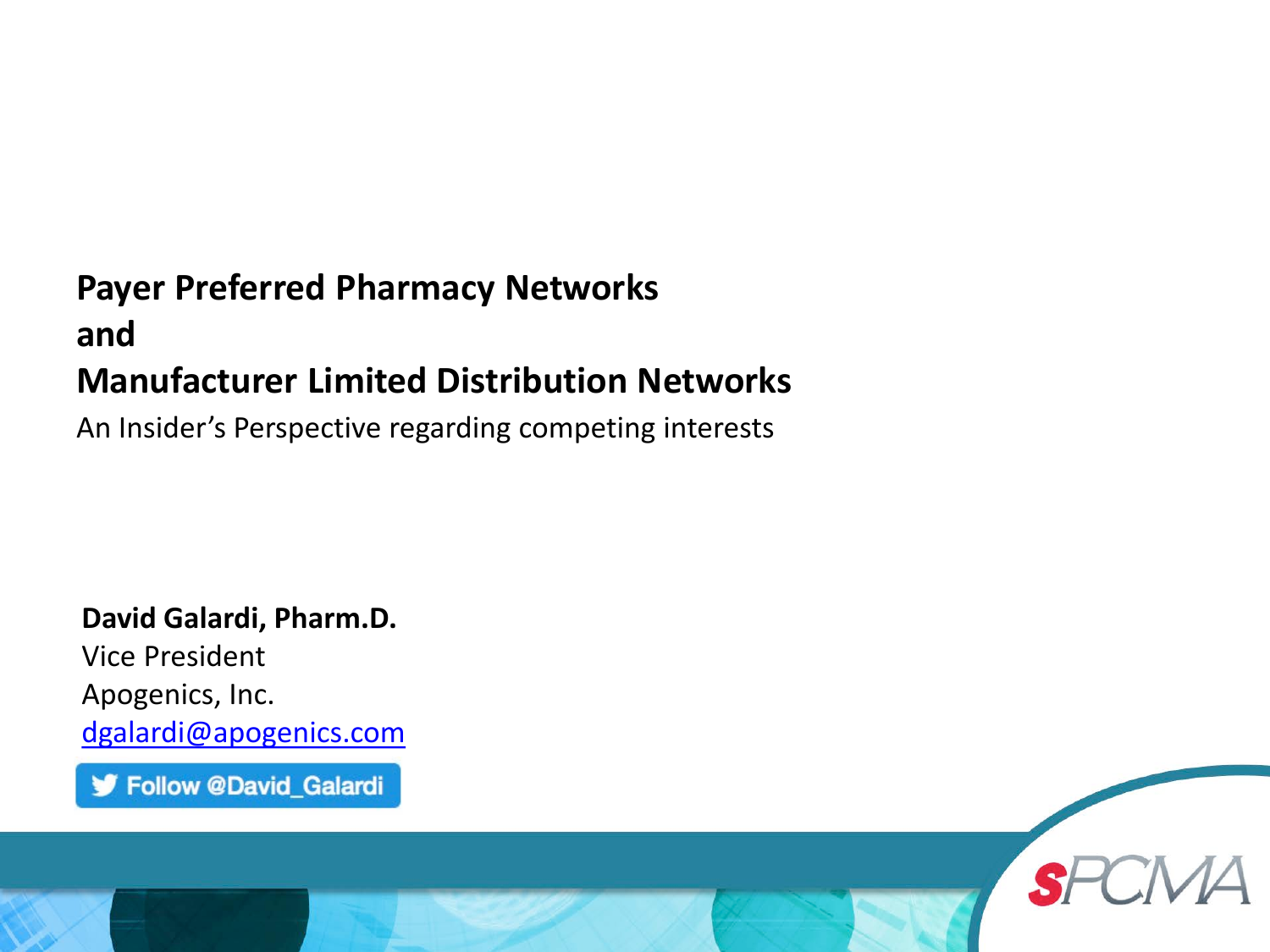#### **Session Takeaways**

- Outline how a PBM develops a preferred pharmacy network;
- Outline how a manufacturer considers its channel strategy; and
- List some of the competing needs of PBM preferred and manufacturer limited distribution networks and their effect on the plan sponsor.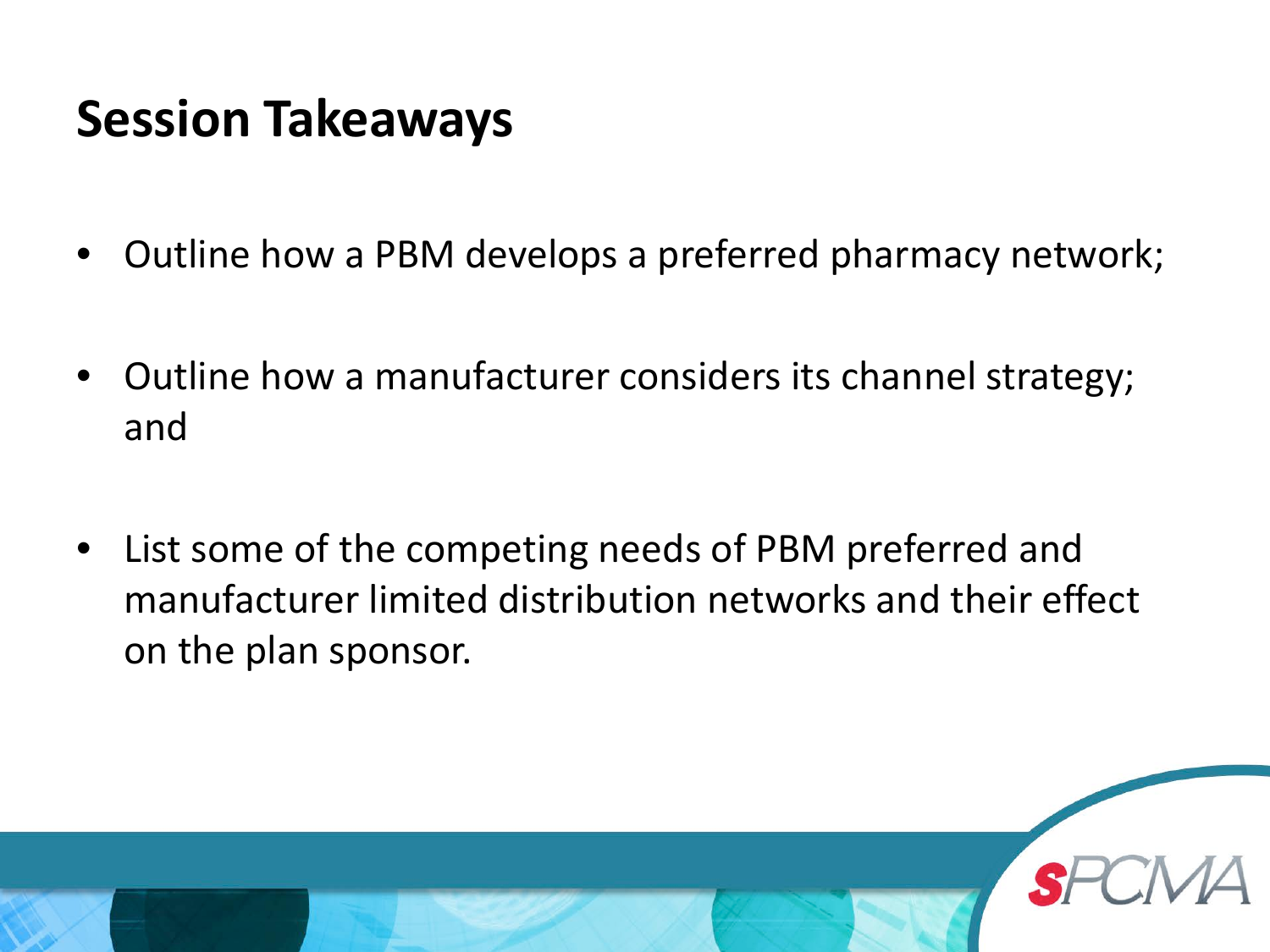#### **My Chance to Opine**

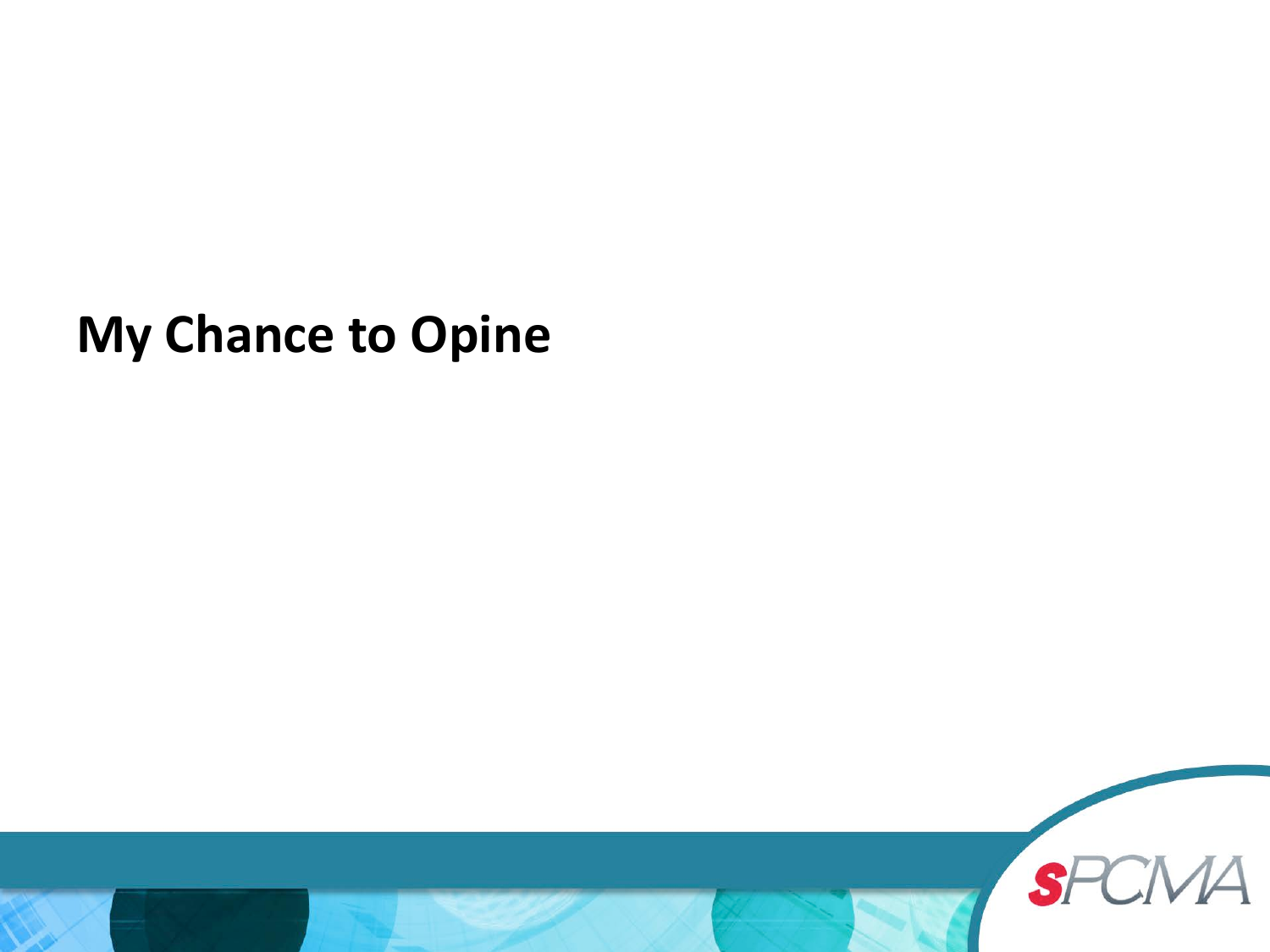# **1st – Consider Terminology**

**Medicare and Most Payers View Networks through One Lens**

- Network
	- The facilities, providers, and suppliers your health insurer or plan has contracted with to provide health care services.
- Network pharmacies
	- Pharmacies that have agreed to provide members of certain [Medicare] plans with services and supplies at a discounted price. In some [Medicare] plans, your prescriptions are only covered if you get them filled at network pharmacies.
- Non-preferred pharmacy
	- A pharmacy that's part of a [Medicare] drug plan's network, but isn't a preferred pharmacy. You may pay higher out-of-pocket costs if you get your prescription drugs from a non-preferred pharmacy instead of a preferred pharmacy.

Centers for Medicare & Medicaid Services., U.S. Department of Health and Human Services, *Glossary, N*, on the Internet at https://www.medicare.gov/glossary/n.html (visited *March 08, 2017*).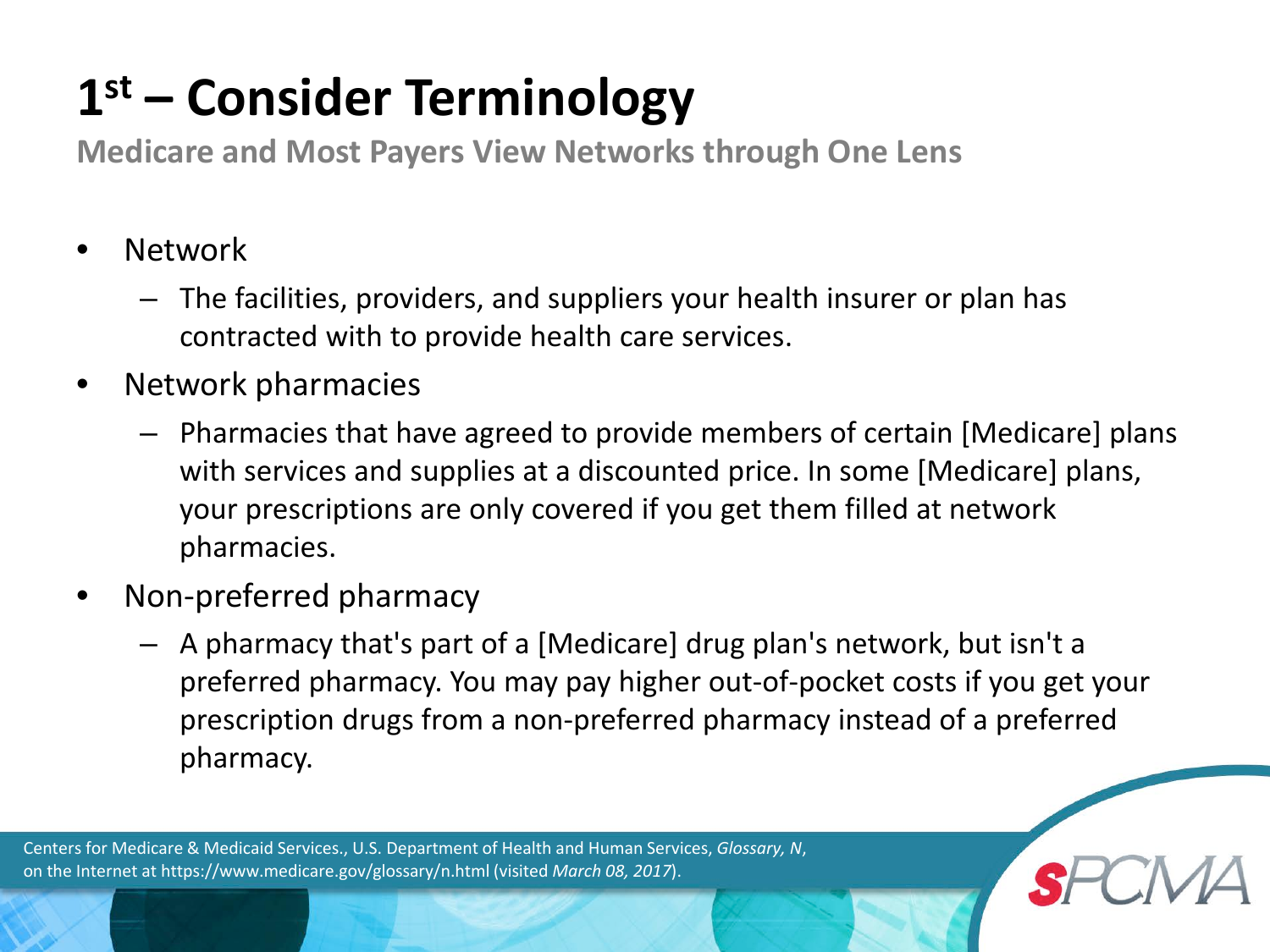# **2nd – Consider Your Goal**

**Are you likely to achieve either?**

• Networks provide a means to achieve two desired outcomes

- 1. Improve Economic Performance (*Realized*)
- 2. Improve Quality (*Hope*)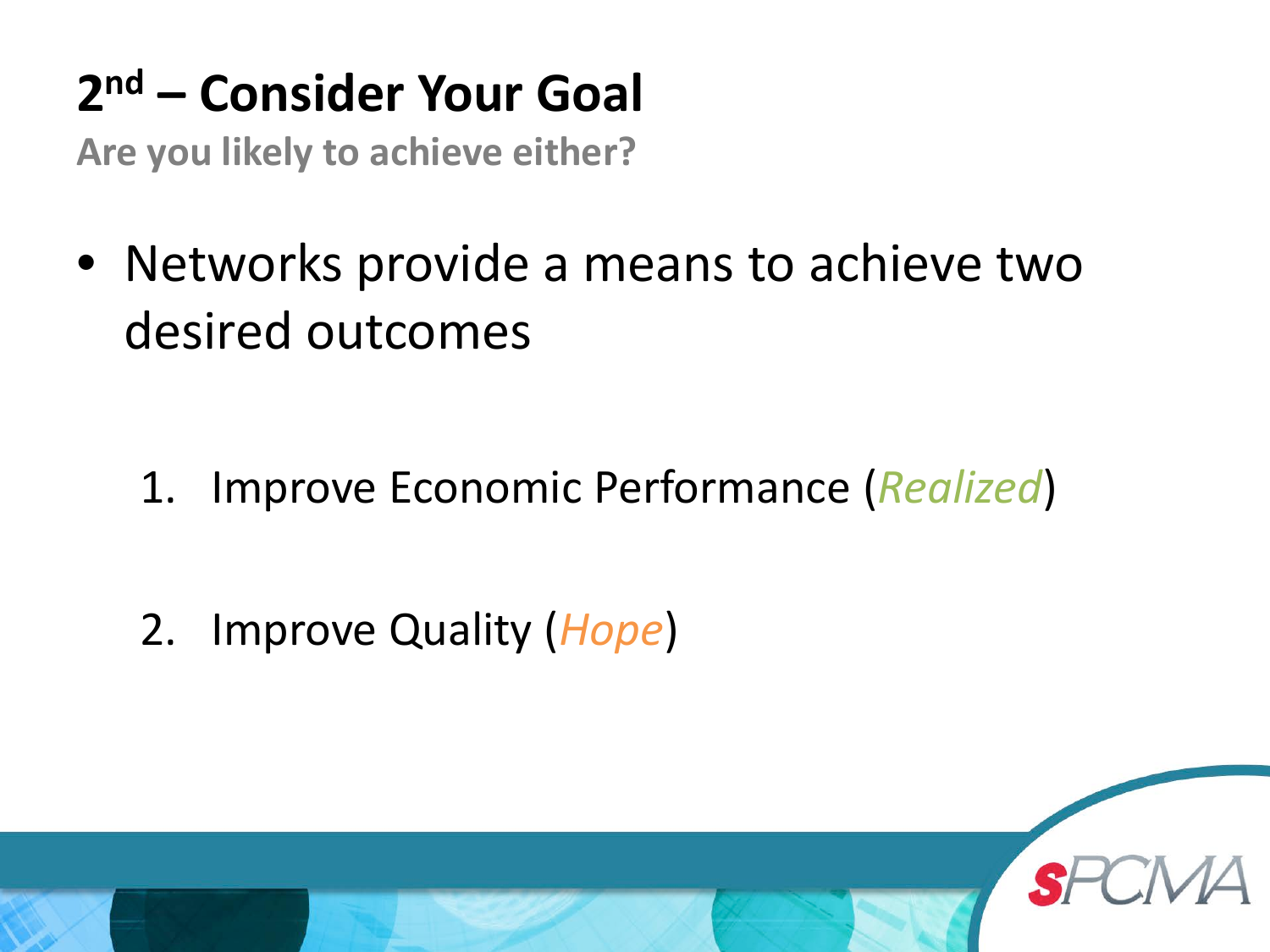#### **PBM Perspectives**

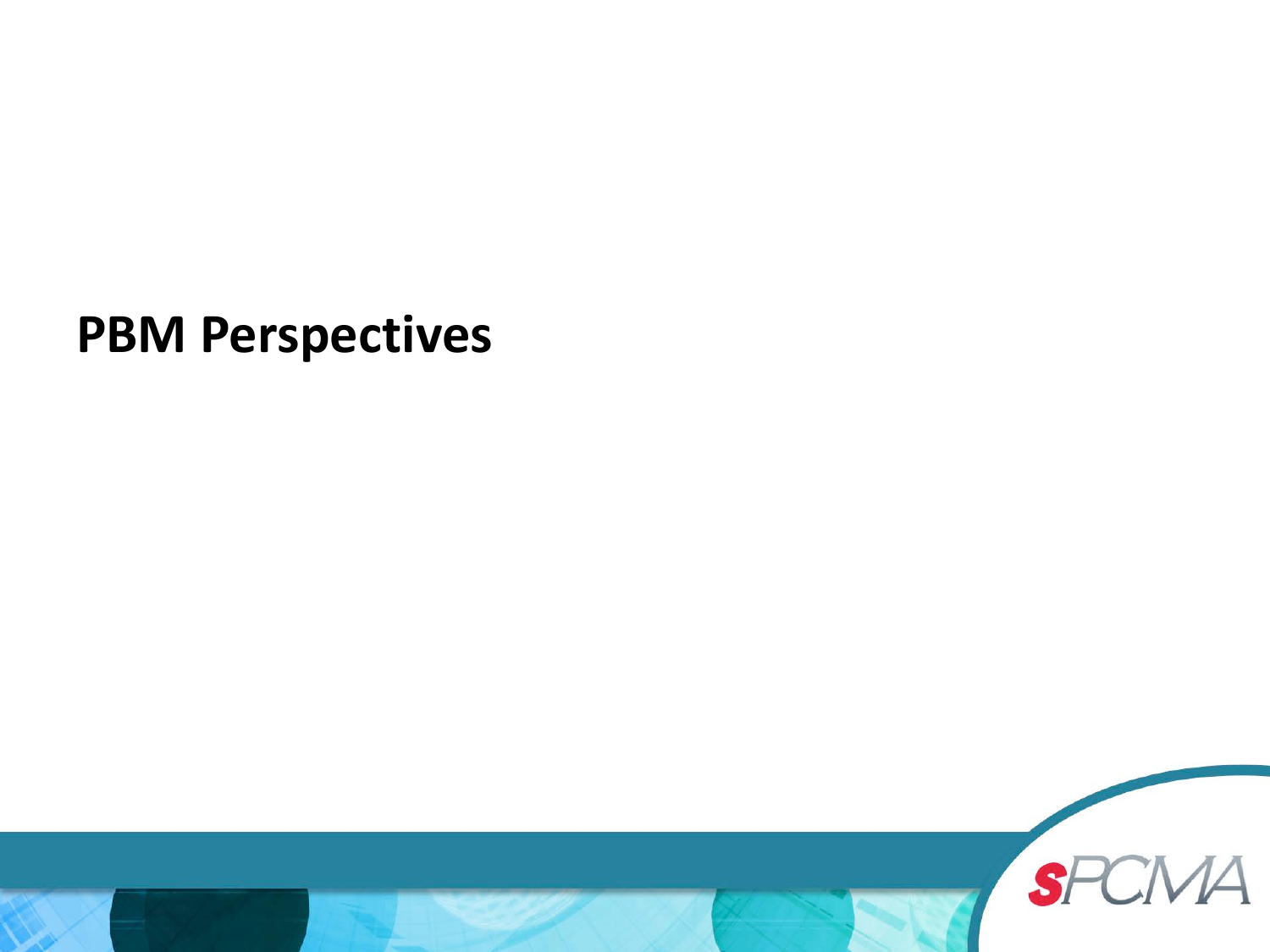# **Plan Sponsors are demanding lower costs, less member disruption, and higher quality**

**For many plan sponsors, the increase in prescription plan cost trends can be more than FOUR times the rate of increase in wages.** 

Comparison of Selected Trend Rates (2013-2014 Actual and 2015 Projected) to Price and Wage Increases



\* The drop in CPI in 2015 is partially the result of declining energy and food prices.

\*\* Bureau of Labor Statistics Table B-3. Average hourly earnings of all employees on private nonfarm payrolls, seasonally adjusted.

Segal Consulting, The Segal Group, Inc., 2016 Segal Health Plan Cost Trend Survey, Summer, 2015.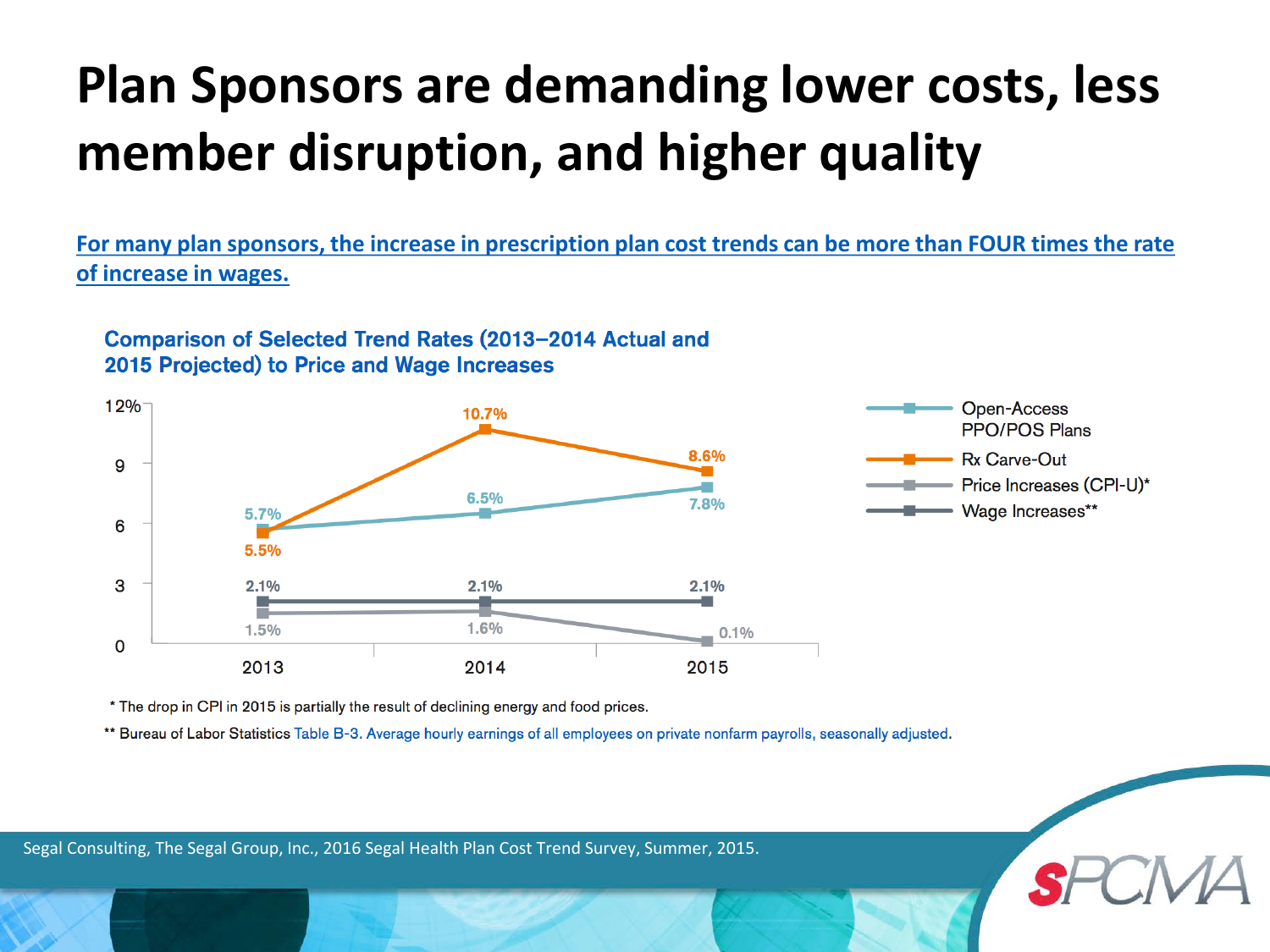# **The PBM's product is access to products and access to pharmaceutical care at a fair price**

- Networks are part of PBM product offerings
- Services and products
	- Focused on Quality
		- Verified via 3<sup>rd</sup> Party Credentialing
	- Monitor prescription safety
	- Offer convenience
	- Promote competition

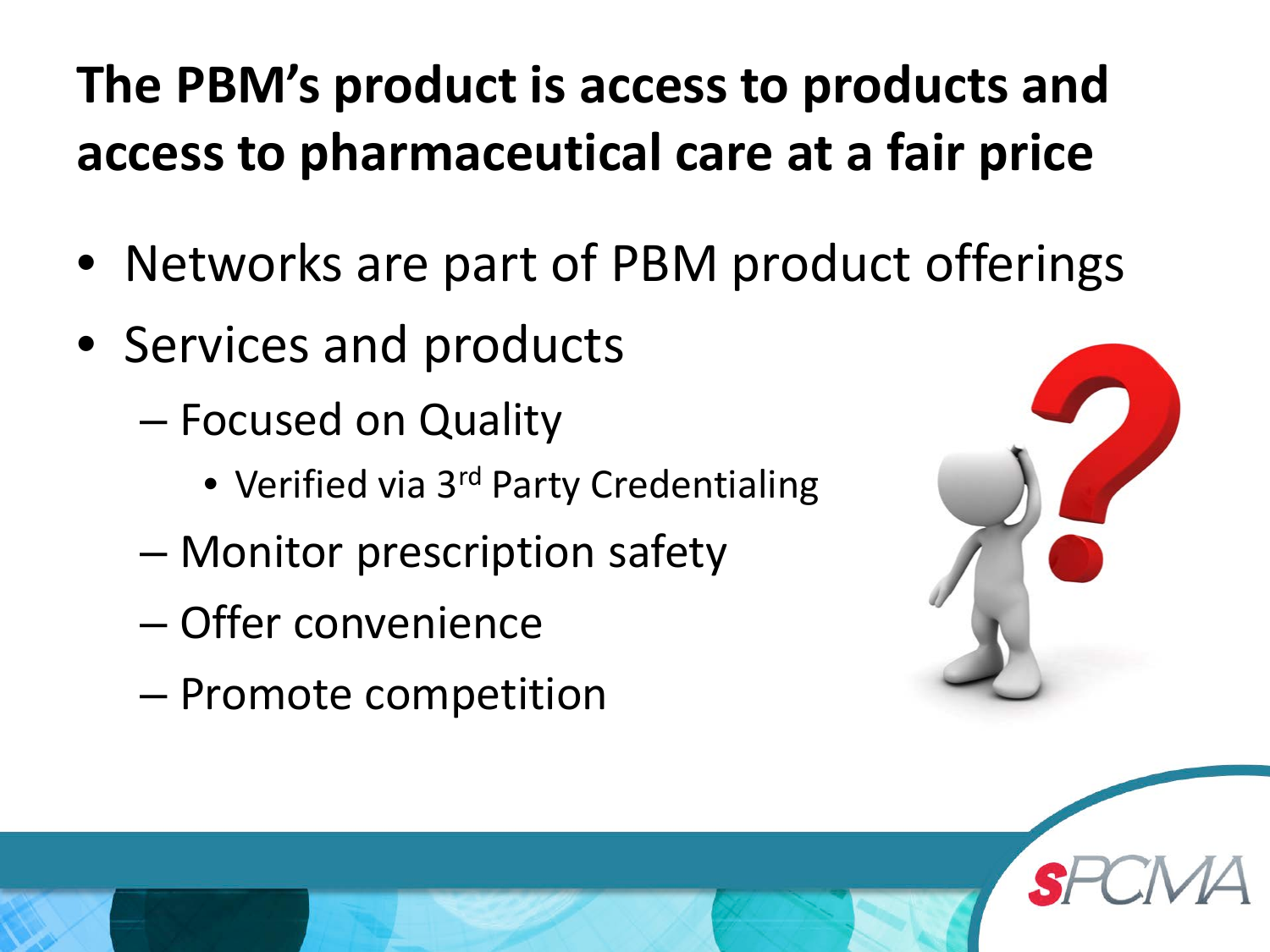**To meet Plan Sponsor demands, PBMs utilize network management to achieve goals**

- Lower reimbursements
- MAC (maximum acquisition costs) erosion
- Transparency issues
- Mail-order / Specialty Pharmacy
- Pharmacy audits
- Narrower pharmacy networks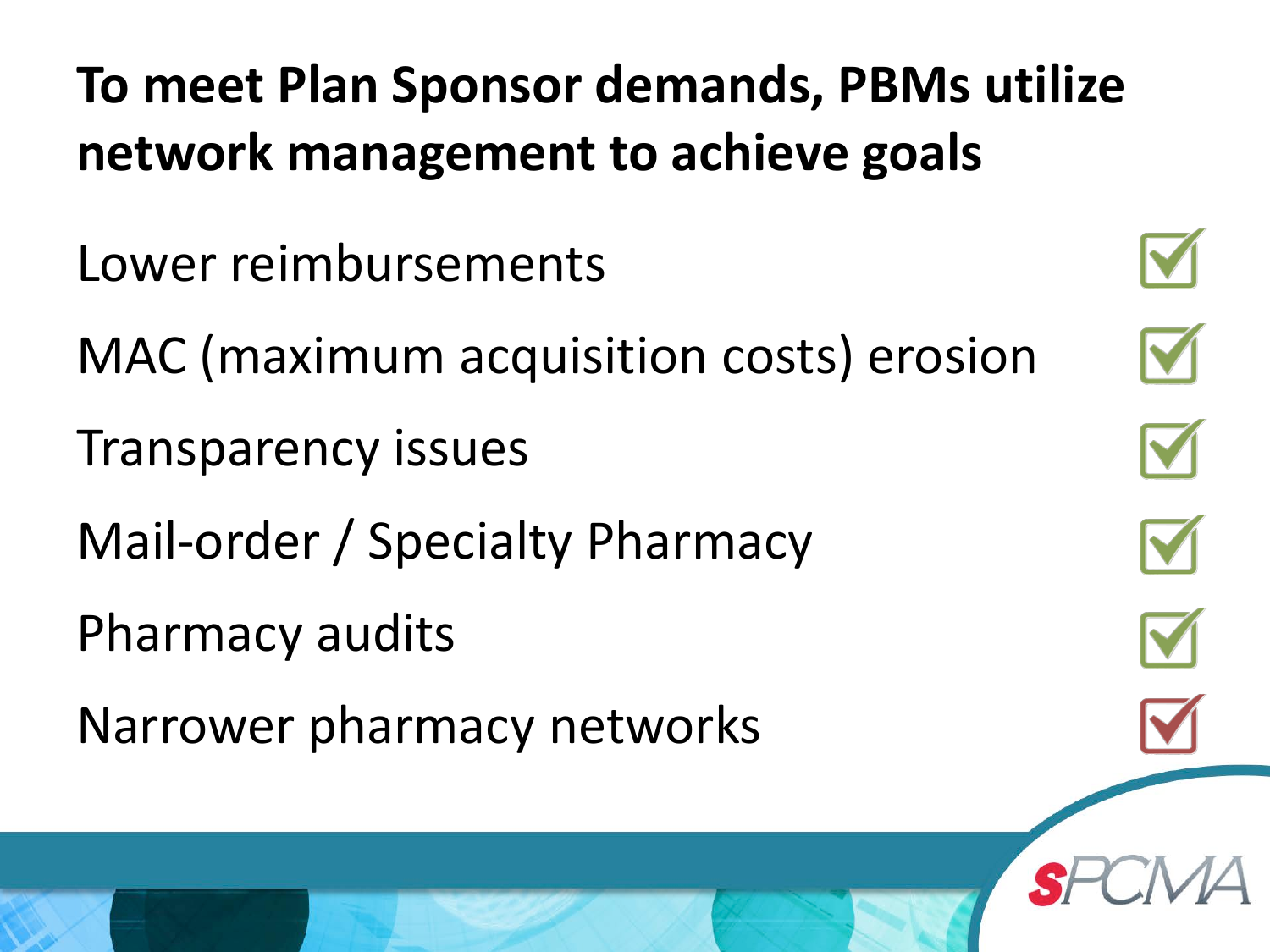# **Manufacturer support is critical to the success or failure of Narrow Payer Networks**

- Generally, lower payer costs cannot happen without reductions in input costs
	- Said another way "discounts", "rebates", "fees" offered to the pharmacy market drive viability
- Narrow networks cannot remain viable without lower product acquisition costs relative to reimbursement rates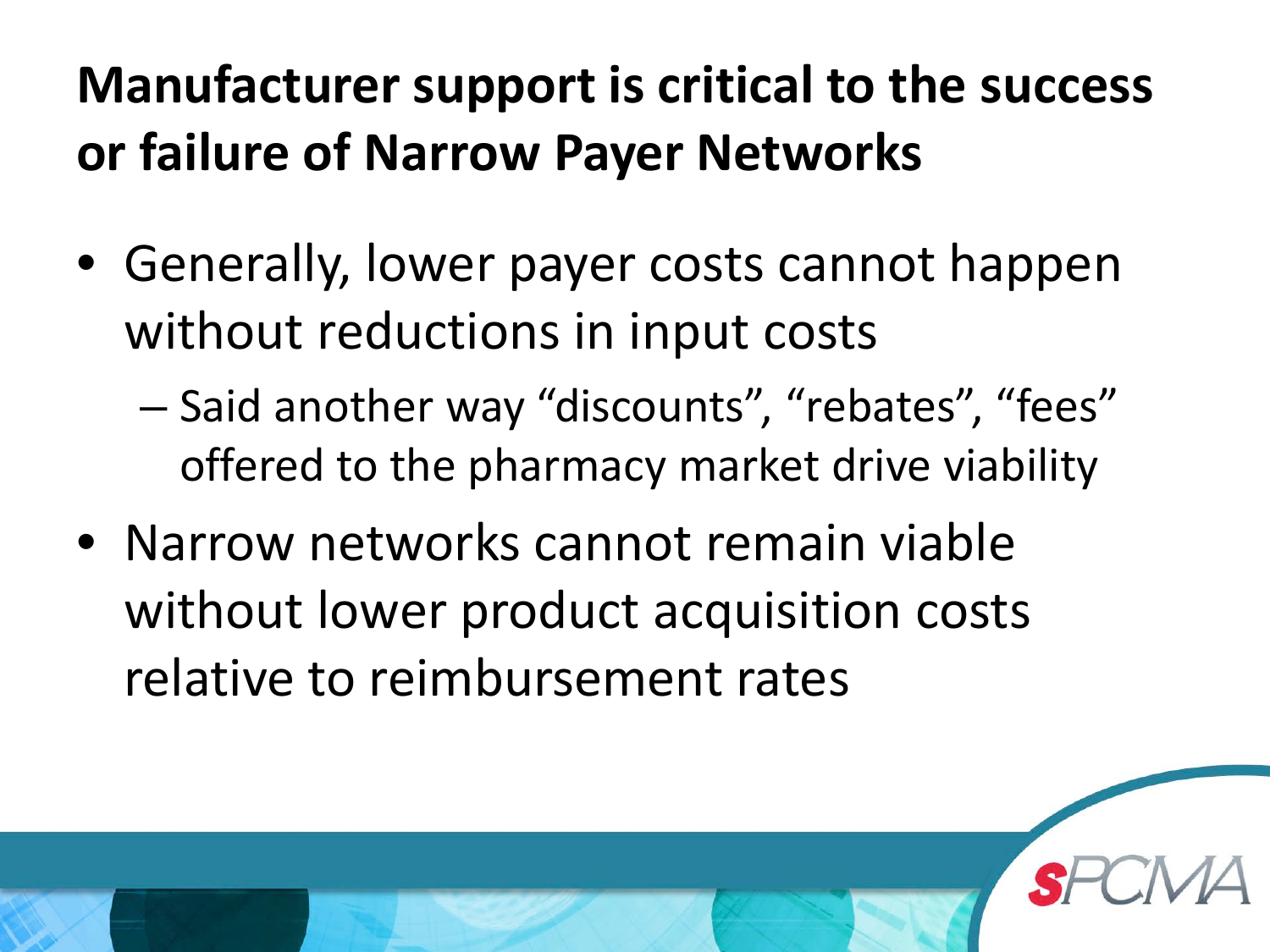## **Manufacturers control significant components that drive economic viability of PBM networks**

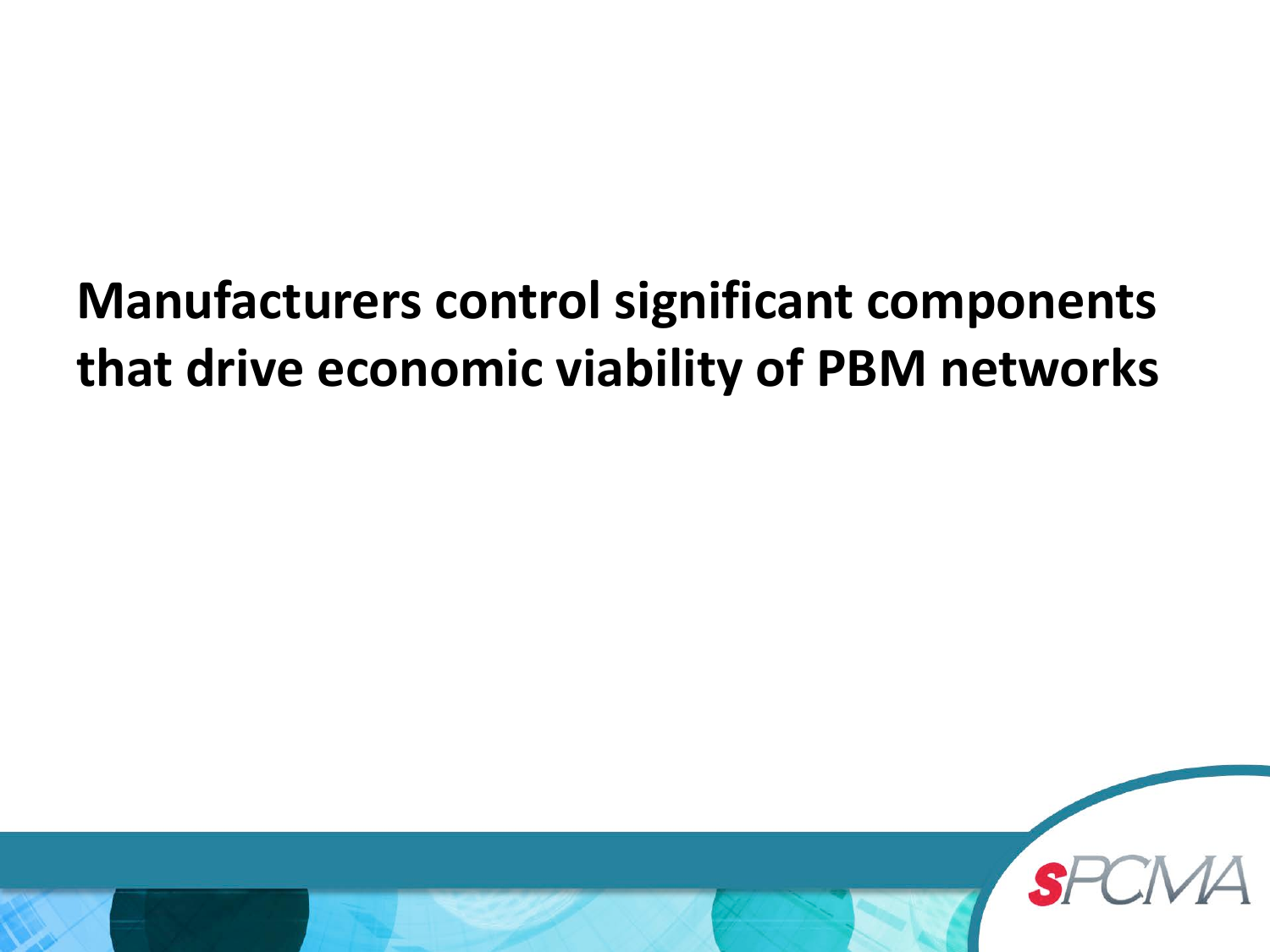# **Networks that lack manufacturer support, are underfunded leading to reduced services (level)**

|                                     | Typical GROSS Cost recovery Model per Rx for Specialty Pharmacies |           | Supported |          |    | <b>Unsuported</b> |  |
|-------------------------------------|-------------------------------------------------------------------|-----------|-----------|----------|----|-------------------|--|
|                                     |                                                                   |           |           |          |    |                   |  |
|                                     | <b>WAC per Unit</b>                                               |           | \$        | 5,000.00 | \$ | 5,000.00          |  |
| <b>Purchase from Wholesaler</b>     | Typical SP purchasing discount through wholesaler                 | 2.50%     |           |          |    |                   |  |
|                                     | <b>Pharmacy NET Acquisition Cost from Wholesaler</b>              |           | \$        | 4,875.00 | \$ | 4,875.00          |  |
|                                     |                                                                   |           |           |          |    |                   |  |
|                                     | AWP* assigned by Pricing Services (Medispan, FDB, WK, etc.)       | 20.00% \$ |           | 6,000.00 | S  | 6,000.00          |  |
|                                     |                                                                   |           |           |          |    |                   |  |
|                                     | <b>LESS Pharmacy Network Rate</b>                                 | $18%$ \$  |           | 4,920.00 | \$ | 4,920.00          |  |
| <b>PBM Contract Adjustment</b>      | <b>PLUS</b> Dispense Fee (median)                                 |           | \$        | 1.50     | \$ | 1.50              |  |
|                                     | <b>Ingredient Cost plus Services</b>                              |           | \$        | 4,921.50 | \$ | 4,921.50          |  |
|                                     |                                                                   |           |           |          |    |                   |  |
|                                     | <b>Patient Co-insurance</b>                                       | $10\%$ \$ |           | 492.15   | \$ | 492.15            |  |
| <b>Patient Benefit Adjudication</b> | <b>Plan Paid Amount</b>                                           |           | \$        | 4,429.35 | \$ | 4,429.35          |  |
|                                     |                                                                   |           |           |          |    |                   |  |
|                                     | <b>Total Amount Paid</b>                                          |           | \$        | 4,921.50 | \$ | 4,921.50          |  |
|                                     |                                                                   |           |           |          |    |                   |  |
| <b>Shipping &amp; Collections</b>   | <b>Less Shipping Cost</b>                                         |           | \$        | 13.00    | \$ | 13.00             |  |
|                                     | Less Credit Card Processing Fee for Patient Out-of-Pocket         | $2\%$ \$  |           | 9.84     | \$ | 9.84              |  |
|                                     |                                                                   |           |           |          |    |                   |  |
|                                     | <b>Plus Manufacturer Contract Discounts</b>                       | 3%S       |           | 150.00   | \$ |                   |  |
|                                     | <b>Total Pharmacy Cost Recovery per Rx</b>                        |           | \$        | 173.66   | \$ | 23.66             |  |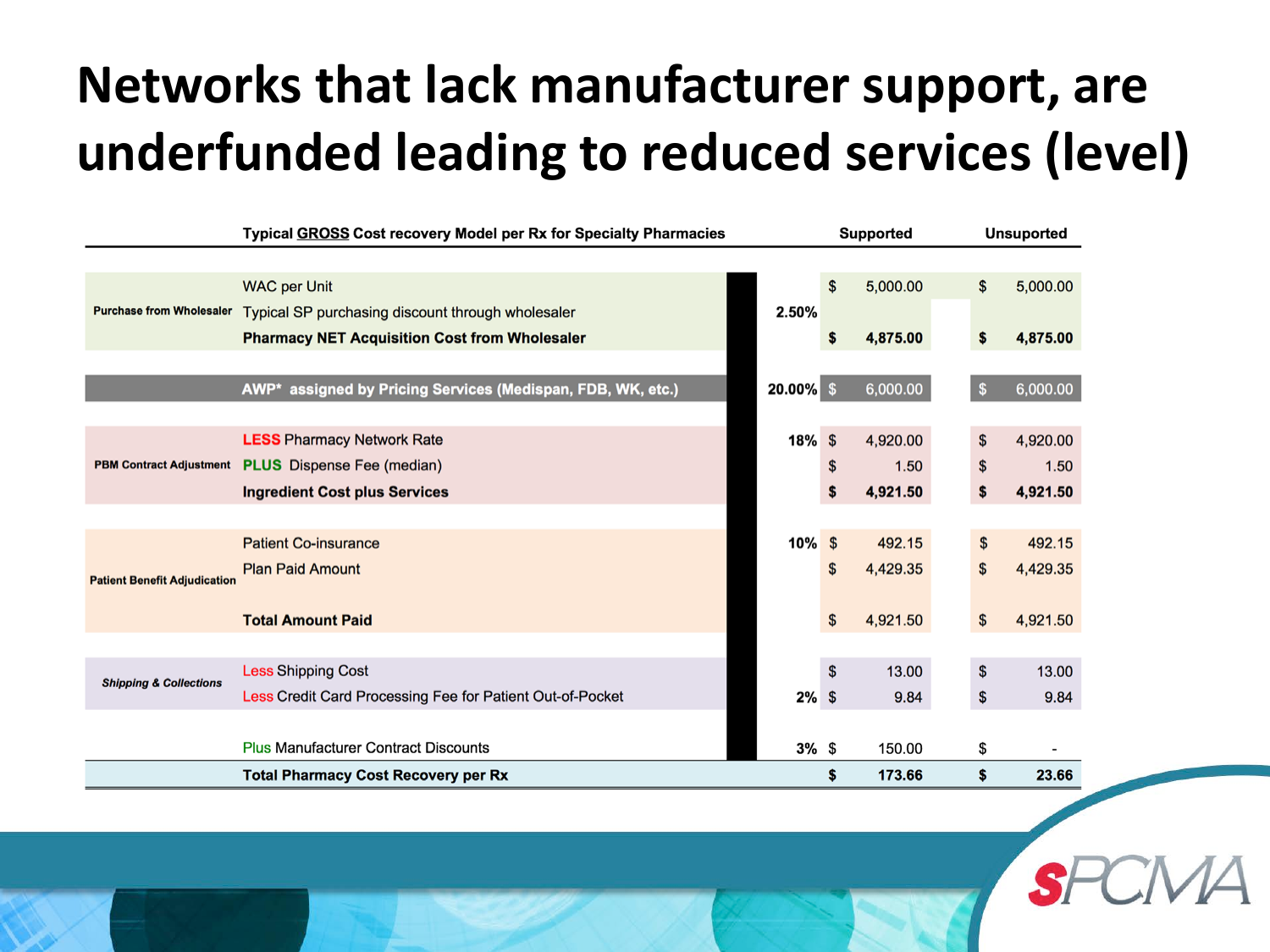**Consolidating the pharmacy network allows the payer to utilize its tactics to help reduce costs for the plan sponsor**

- In theory, Narrow Networks
	- Offer a pharmacy an opportunity to spread their economic risk across the formulary
	- Offer a PBM an opportunity to negotiate larger discounts, lower reimbursement, AND
	- Contract aggressively for procurement advantages when its pharmacies are part of the narrow network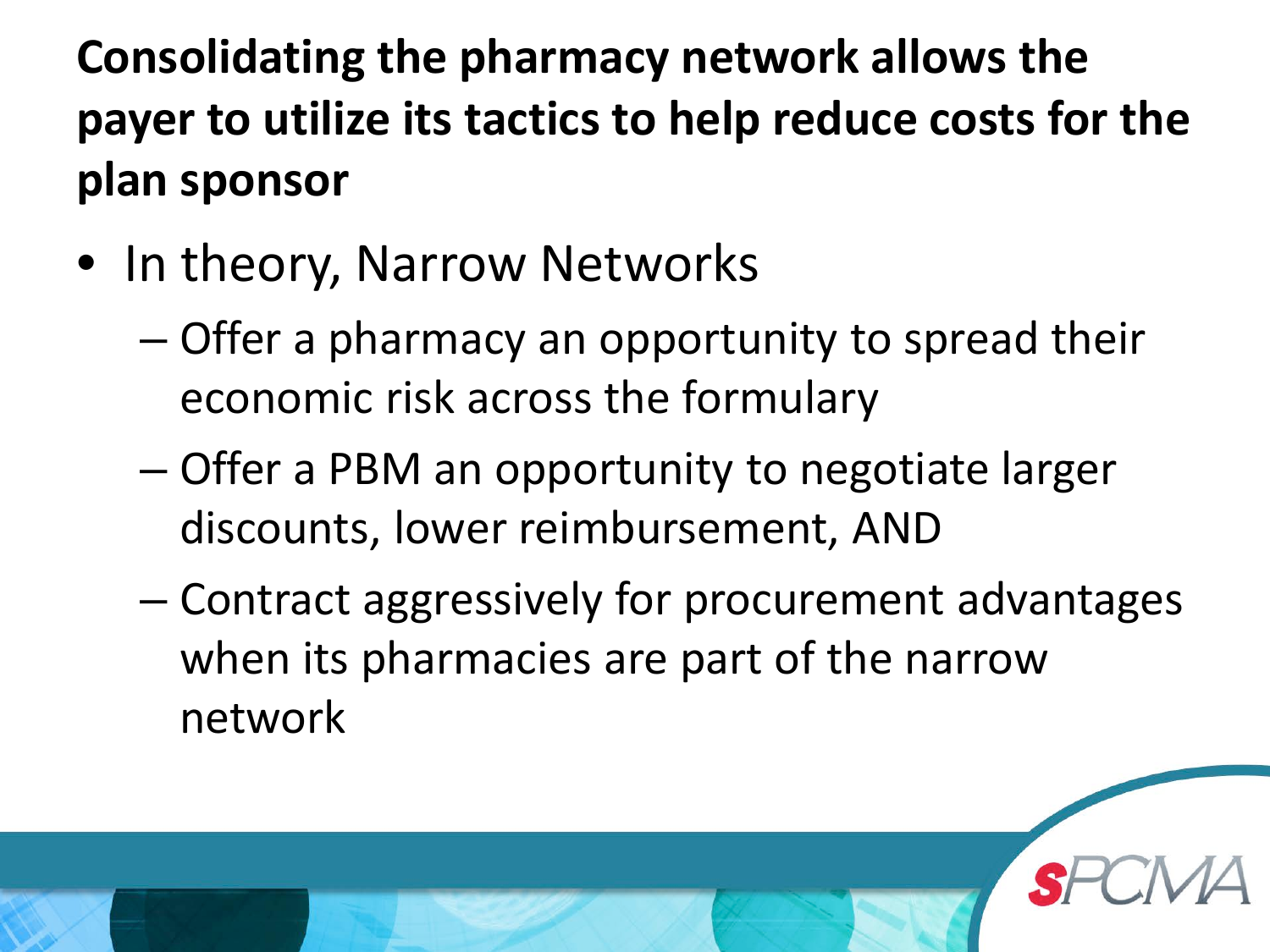### **Manufacturer Perspectives**

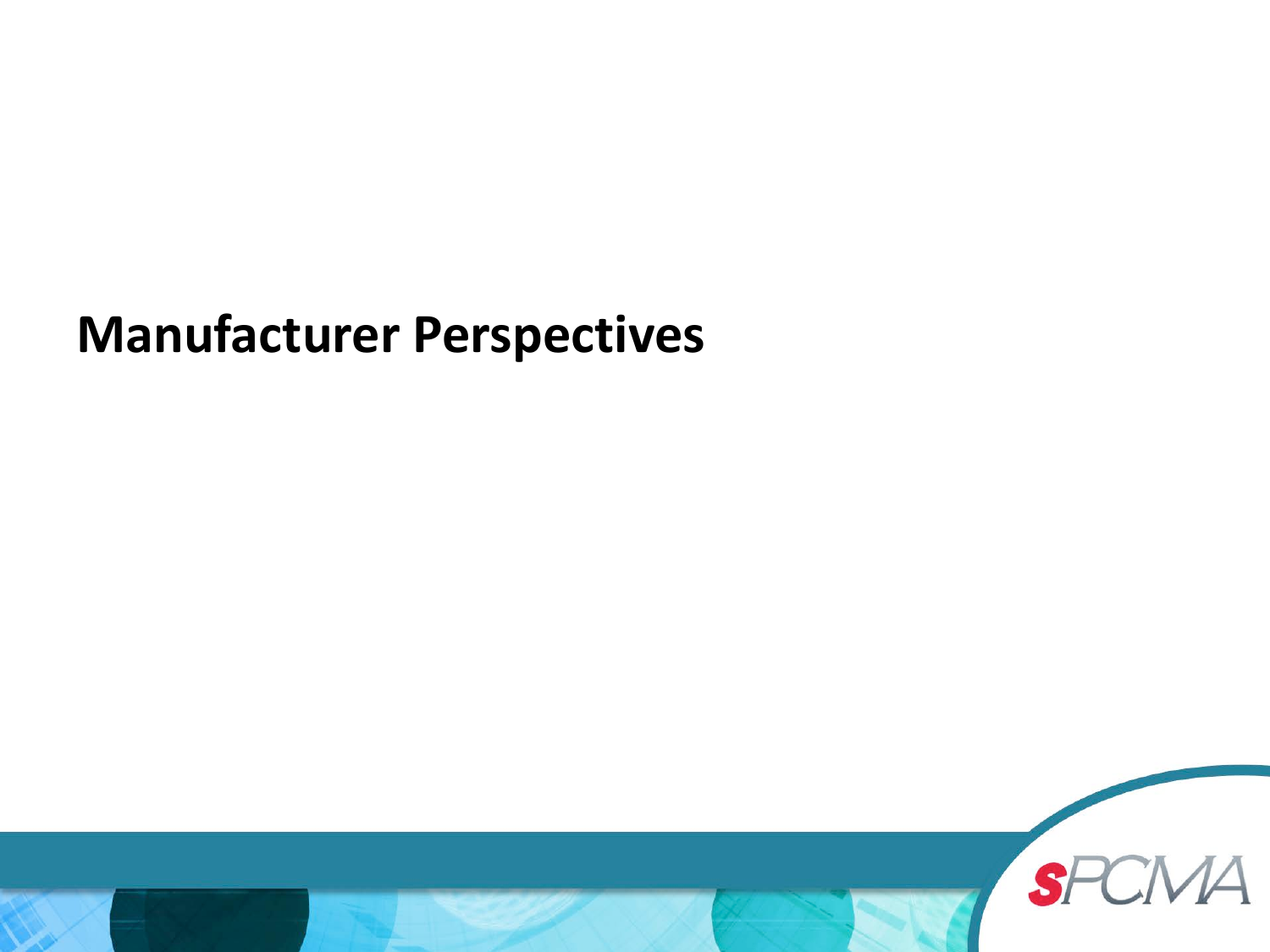# **Manufacturers use limited distribution networks to control product performance**

- 1. Patient Experience
- 2. Costs of distribution (~\$250K to ~\$1.5M per Pharmacy\*)
- 3. Maintain price integrity
- 4. Collect and Analyze Data
- 5. Augment or replace care
- 6. Access to marketing services
- 7. "Hall-Monitor"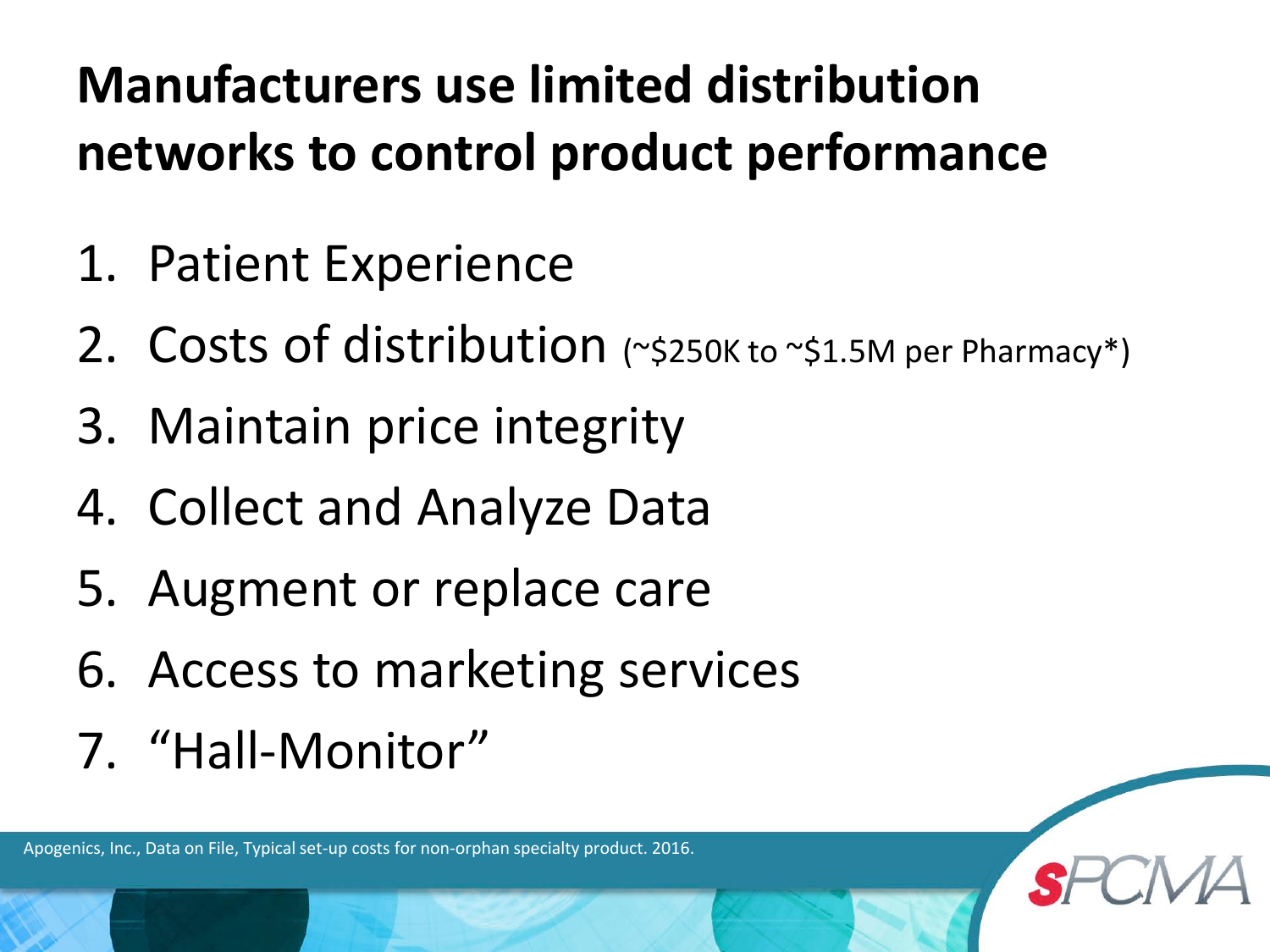### **Many manufacturers utilize a criteria-based process to determine product distribution networks**

- Some examples include
	- Cost Consideration
	- Service Offering Available
		- Information Gathering
		- Clinical & Reimbursement
		- Marketing Support
	- Experience
	- 3rd Party Credentials
	- In-Network Status

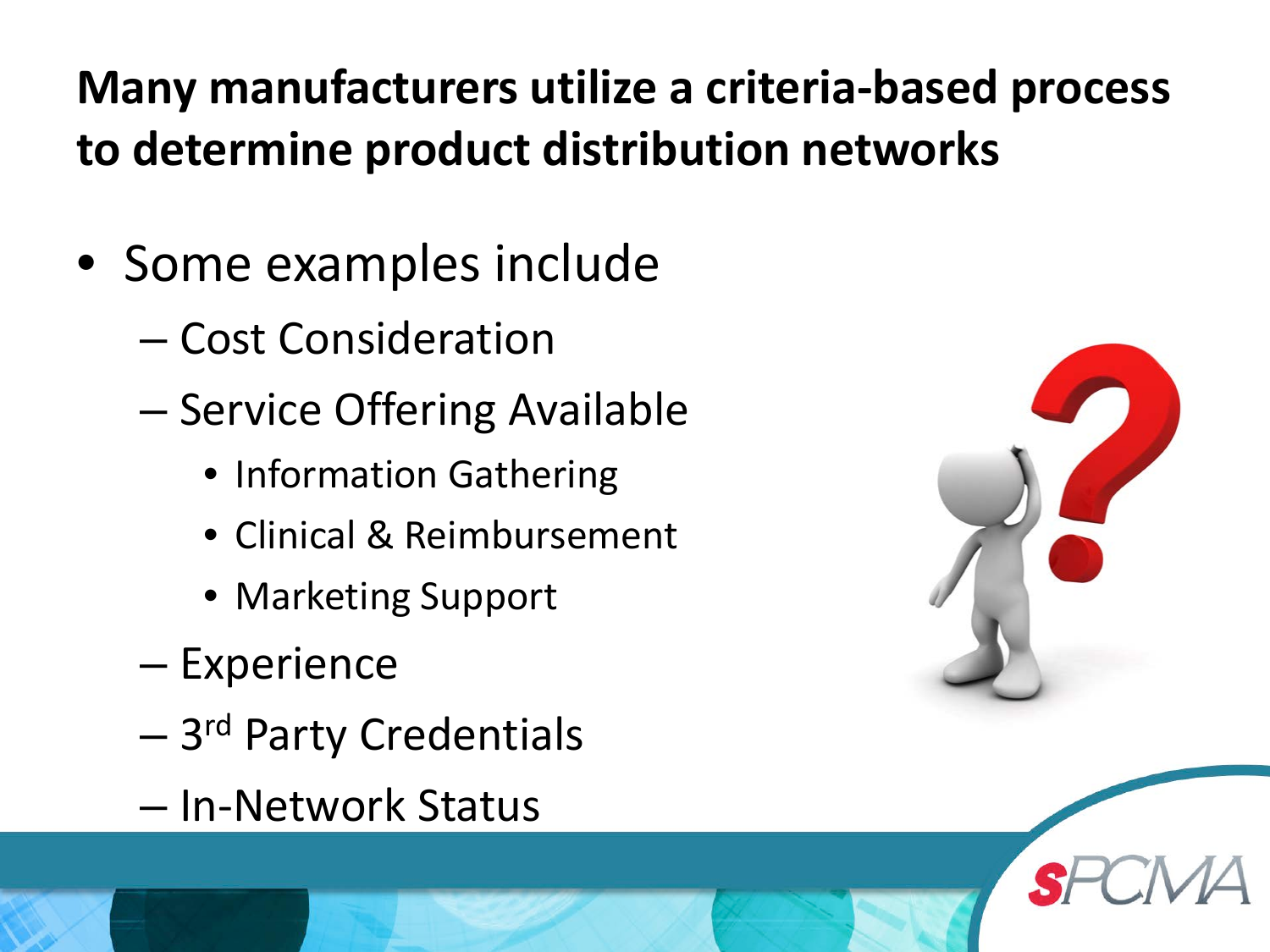#### **Perplexing questions arises when manufacturers actively limit a distribution channel**

Competition is doing it

Lack of trust

Service Requirements

Marketing Programs

Did this at my last company



Coverage

Improve Access

Marketing Programs

Patient's do not know their benefits

Already pay a lot for my HUB

The series of Easter eggs created by Fabergé for the Russian Imperial family, from 1885 through to 1916, is regarded as the artistgoldsmith's greatest and most enduring achievement.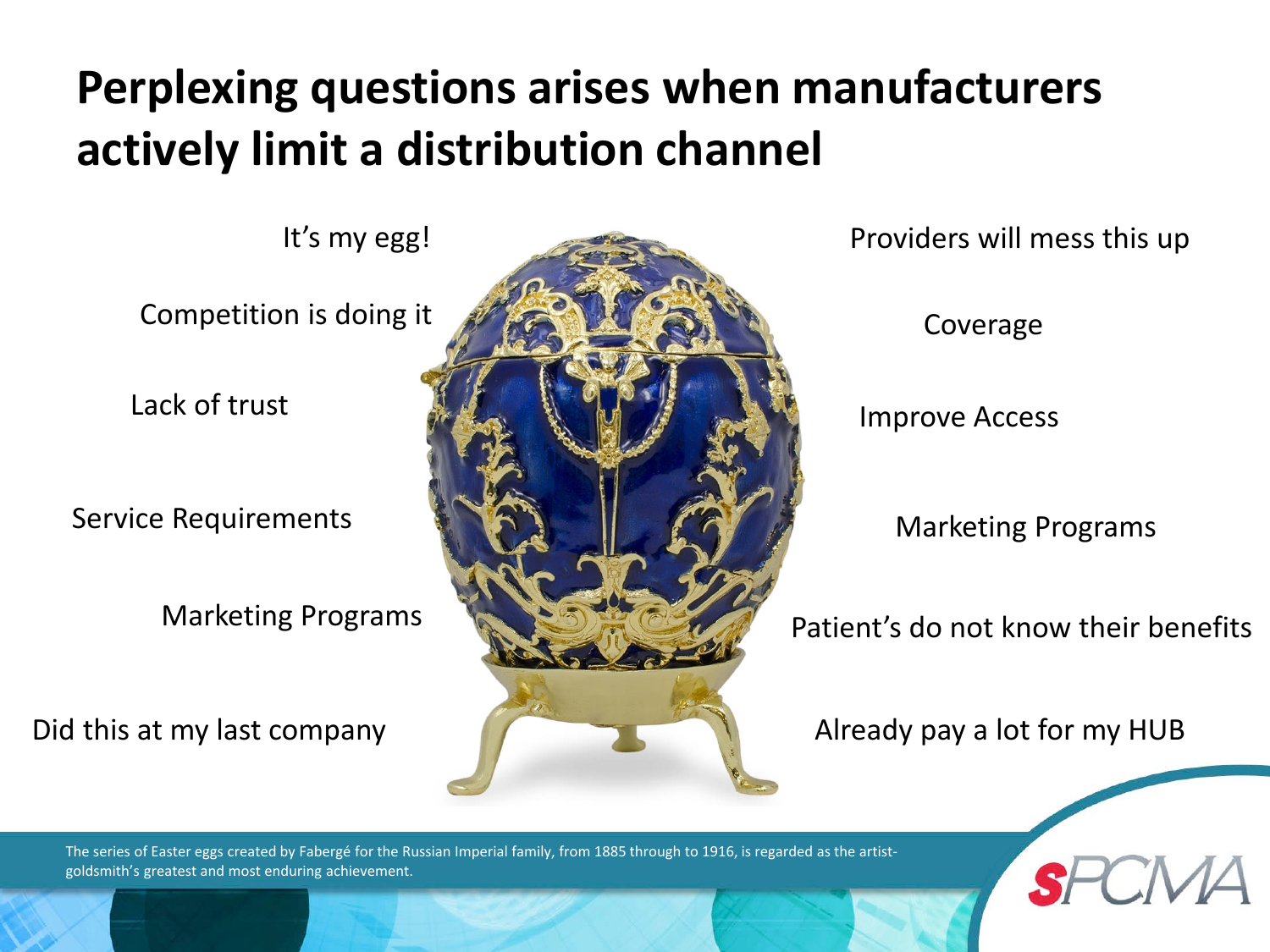**Competing Needs**

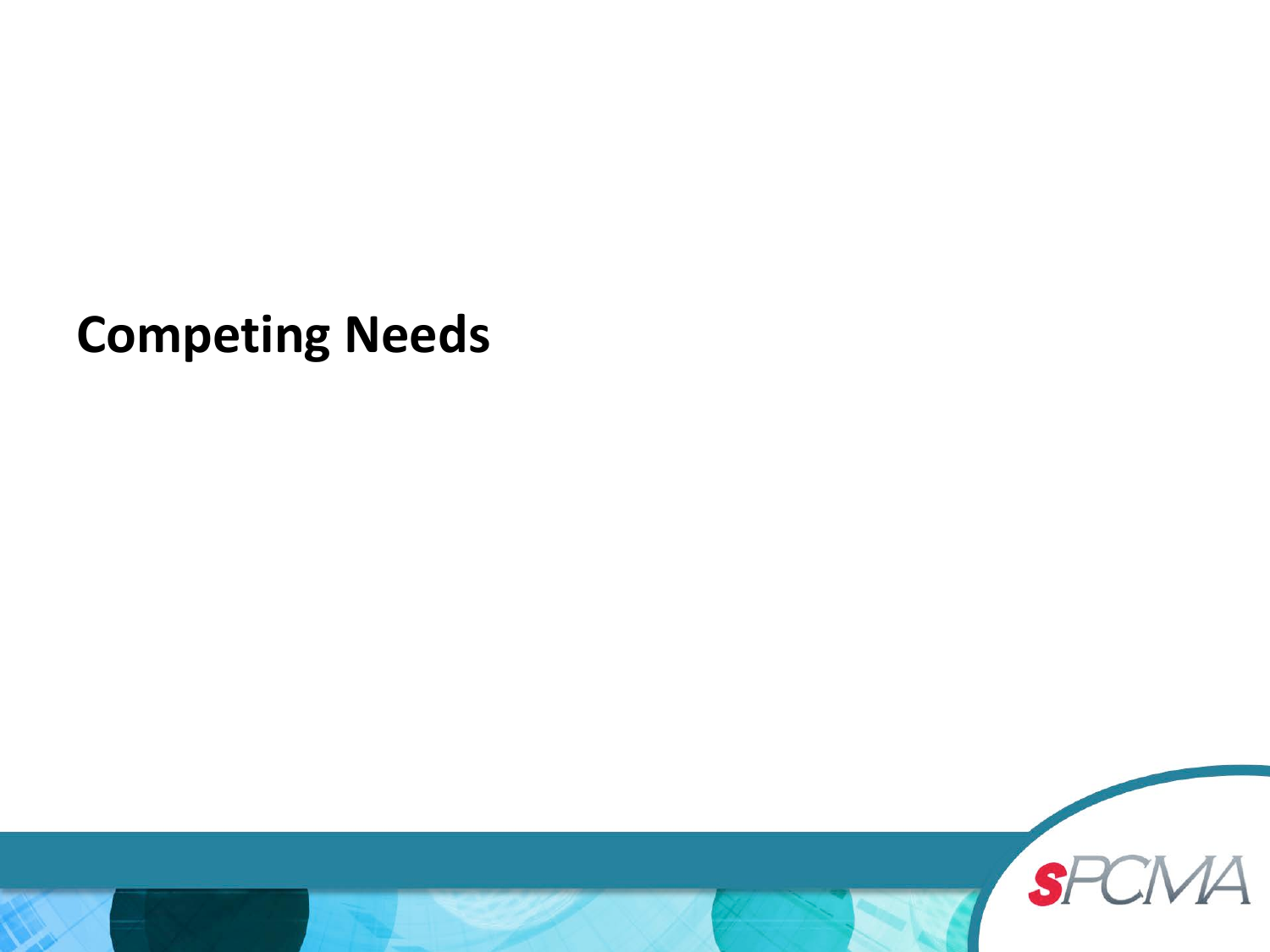# **Competing network models and concepts DRIVE up costs in the overall healthcare system**

- Generally, manufacturer's have unwittingly introduced confusion into the specialty markets in order to maintain control
	- Prescribers have increased and un-reimbursed costs
	- PBMs loose network negotiating power
	- Patients face reduced choice and higher out-of-pocket burden
	- Duplicity of services is rampant
- PBMs may choose pharmacies that do not provide reduced costs to the manufacturer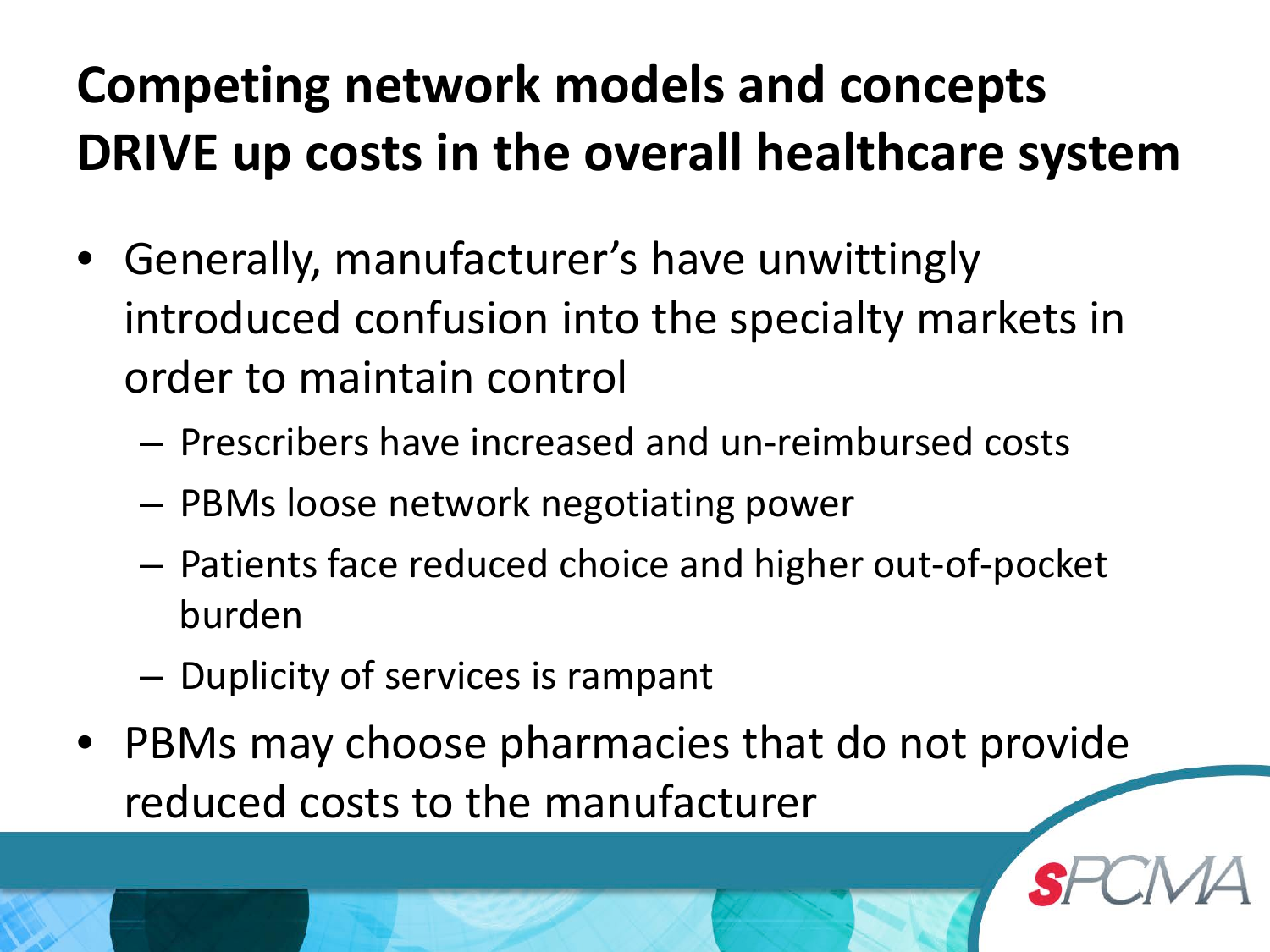### **There is NO evidence that Limited Distribution Networks HELP plan sponsors or patients reduce their costs**

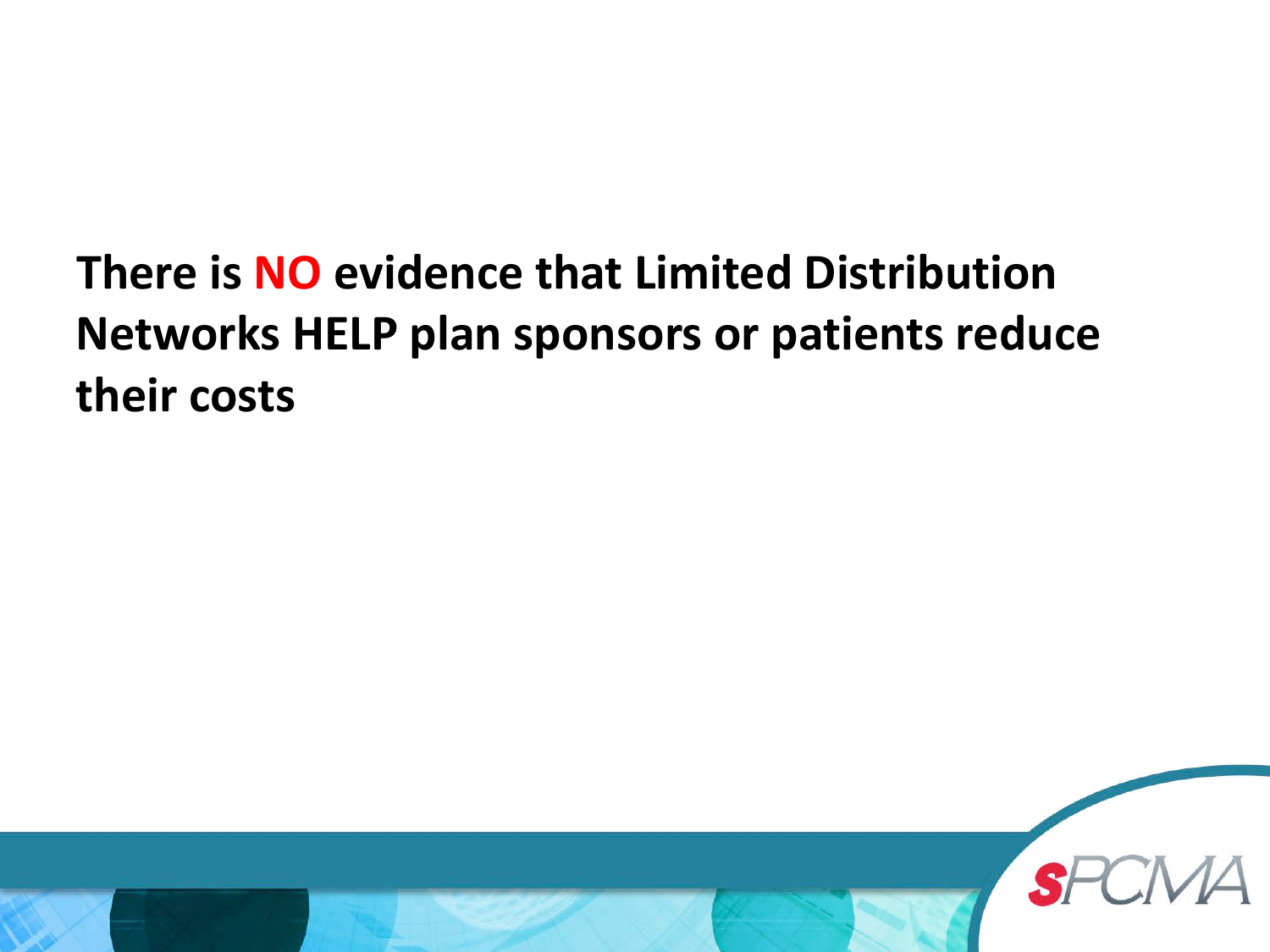**There IS evidence that PBMs account for just 4% of the net cost of a brand name prescription, while manufacturers account for 88%\***

**In Part, PBMs network management strategies are a major part of reducing plan sponsor costs**

\*Visante, Prepared by Visante on behalf of PCMA. *The Return on Investment (ROI) on PBM Services,* November 2016

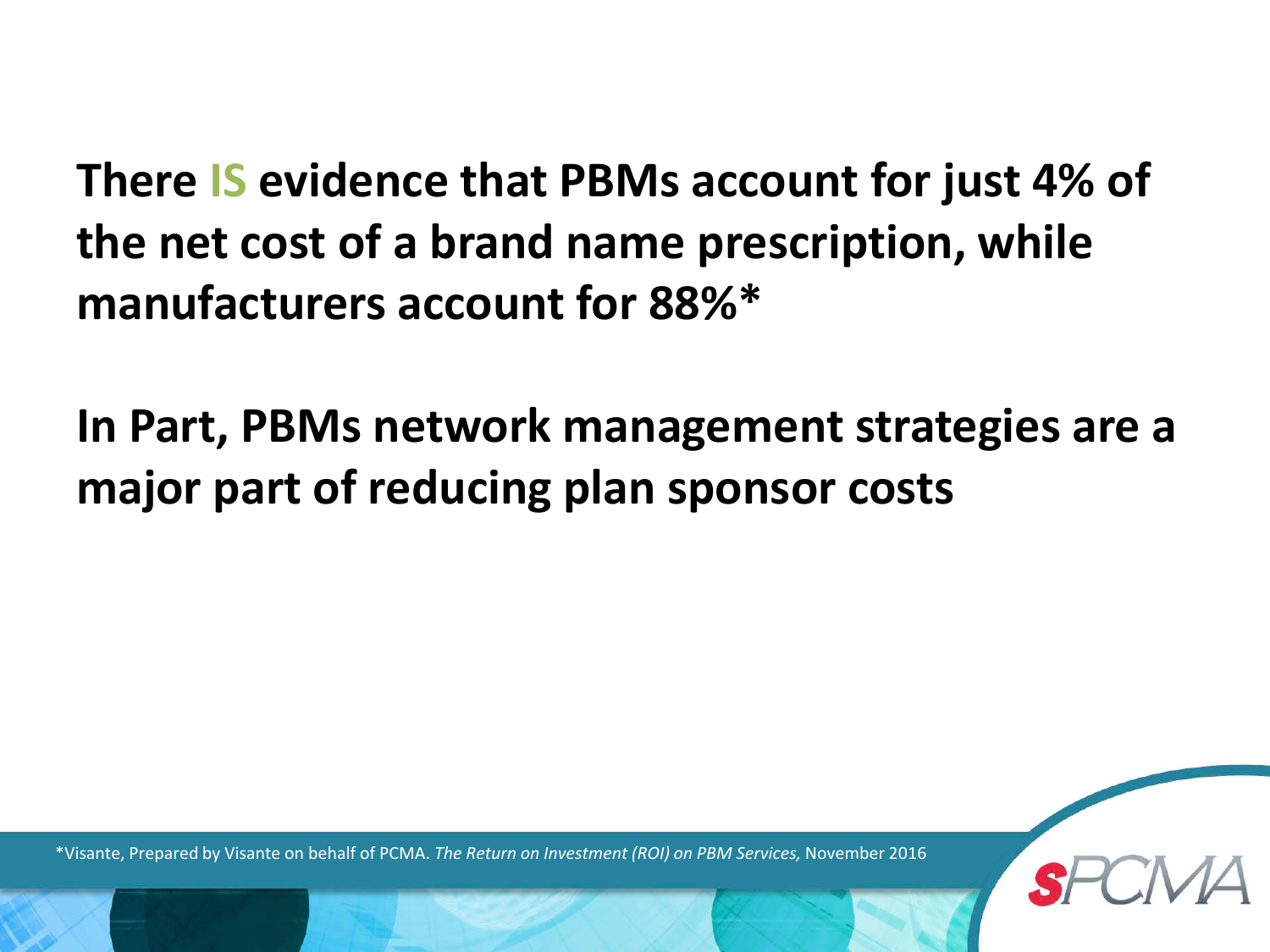### **Parting Thoughts**

- Manufacturer
	- Access to your products should be simple
	- Consider the gains available by improving access points to your products, incremental costs are low
	- Resist "cookie-cutter" approach
- **Payers** 
	- Network viability comes from fairly reimbursed providers ability to provide required services